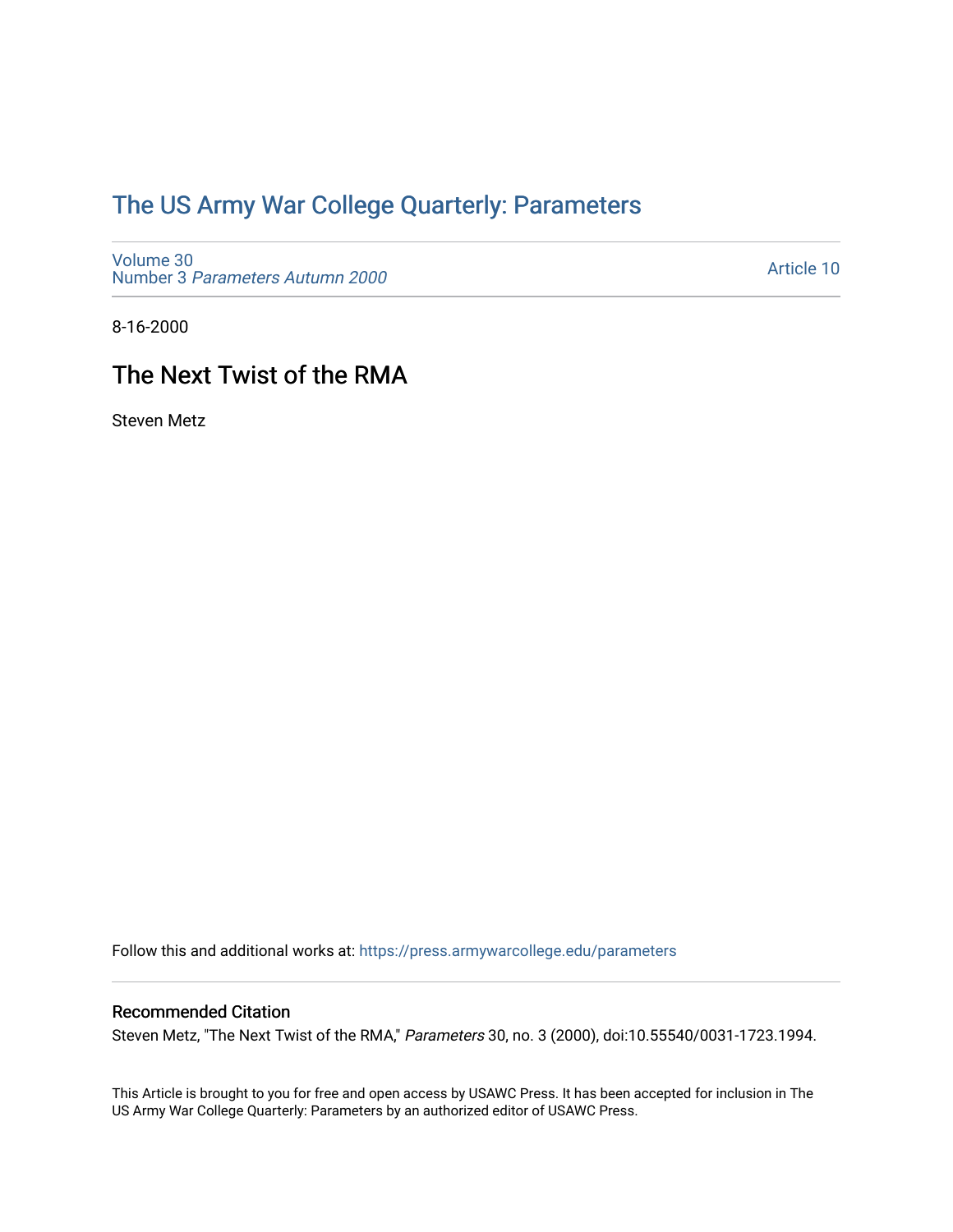# **The Next Twist of the RMA**

**STEVEN METZ**

From *Parameters*, Autumn 2000, pp. 40-53.

Ten years ago, few Americans had heard of or thought about military revolutions. Soviet defense experts, who were intrinsically more comfortable with the notion that history's linear evolution is occasionally interrupted by rapid discontinuities known as "revolutions," had begun exploration of the idea. But even though the Soviets had an inkling of the changes in warfare that the late 20th century would bring, they did not have the technological base or the capability for creative organizational reform to actually undertake a revolution. They were the intellectual founding fathers of the current revolution in military affairs, but not its architects, playing the role of Marx rather than Lenin. But Americans were different. For a variety of reasons, they were both open to new ideas about warfare and able to capitalize on them.

Throughout history, militaries that have lost a war or have perceived themselves to be in a position of weakness have been most open to creativity. Often, though, the "new" ideas actually have been attempts to return to methods that brought success in the past. The creation of blitzkrieg in the 1930s, for instance, used new technology to return to the rapid operational tempo and quick decision that the German army attained in 1870-71. The American Army underwent a similar process of reform in the 1970s and 1980s. Failure in Vietnam had created an environment amenable to creativity. The result, however, was not a radically new perspective on warfare, but the marriage of new technology with operational concepts that Patton or Guderian would have been comfortable with--a rapid operational tempo, *Auftragstaktik*, seamless combined arms operations, and so forth. AirLand Battle was the first progeny of this period of innovation.[1]

Still, history may show that the true significance of this period for the US Army was not the crafting of AirLand Battle, but the inculcation of a tradition of creativity and introspection. Revolutions begin not when the first barricades are erected or even when people lose faith in the old ways of doing things, but rather when they realize that fundamental change is possible. This is what the process of designing AirLand Battle did: by institutionalizing creativity and conceptual thinking within the Army, it set the stage for even more extensive reform to come.

Like many revolutions, the current revolution in military affairs (RMA) began inadvertently. The Americans who first opted for armed resistance against the Crown in 1775 sought to restore lost rights but ended up driving a dagger into the heart of the old political order. Similarly, William DePuy, Donn Starry, Don Morelli, Huba Wass de Czege, William R. Richardson, Paul F. Gorman, Carl E. Vuono, and the other founding fathers of AirLand Battle sought to restore the morale and effectiveness the Army had lost in Vietnam, but instead set a revolution in motion.

Today, the US military is in the midst of the first phase of the current revolution in military affairs. Led by people like Andrew Marshall, the Pentagon's Director of Net Assessment, writers like Andrew Krepinevich and Eliot Cohen, and retired Admiral William Owens, former Vice Chairman of the Joint Chiefs of Staff, the concept of military revolutions has gone from a fringe idea to the foundation concept of futures-oriented thinking within the US military. Yet the vision of the RMA that drives the Pentagon and the services is a moderate one in which change is controlled or modulated. Key documents like *Joint Vision 2020* and service and joint programs designed to explore the long-term future all evince an essentially conservative view of the revolution in military affairs (to the extent that the concept of a "conservative revolution" makes any sense).

The Department of Defense's vision of the revolution in military affairs, in other words, seeks the application of new technology, particularly digital information technology, to operational and strategic concepts that are less than radical. War will still consist primarily of armed conflict between state militaries involving the maneuver of military forces and the use of fires to destroy the enemy and thus break his will. Militaries will still consist of professionals who have,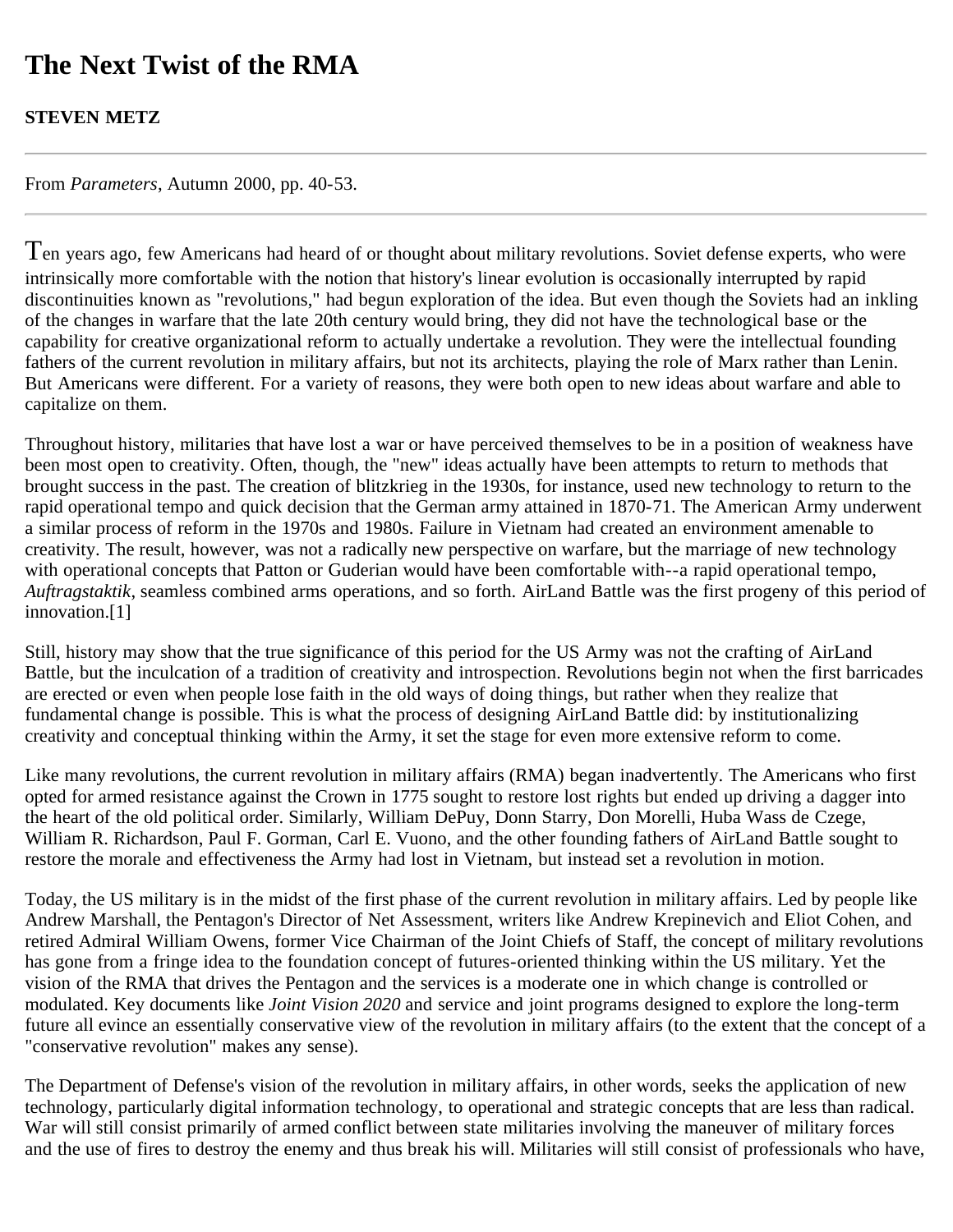by virtue of training and experience, developed a set of skills and an ethos that sets them apart from civilian society. Information technology, new materials, new fuels, new guidance systems, and new means of propulsion will allow future militaries to do the things that they've always done, but to do them better than before.

This "conservative" perspective on the current revolution in military affairs is important and necessary, but may not be adequate. Increasingly, technological and, more important, social, political, economic, and psychological changes suggest that the RMA may be moving into a second, more radical, phase. In it, both the nature of war and the way in which war is fought may be transformed. If this proves true, the US Army and the other services must undertake changes that will make the reforms of the 1970s, 1980s, and 1990s pale by comparison.

#### **Strategic Context**

The current revolution in military affairs emerged from a particular combination of post-Cold War strategic conditions and perceptions:

. The ongoing process of globalization and interconnectedness which increased the impact that conflict in one state or region has on others (the strategic "ripple effect"), and challenged the political utility of armed force by making war transparent to external audiences and providing nonmilitary means of pressuring warring parties.

. An overall increase in the pace of change which forced all large organizations to expand their planning horizons further into the future.

. A radical transformation of economics and business, with a stress on rapid adaptation, networked organizations, and strategic planning.

. A decision by American leaders to retain a strategy based on global leadership and engagement. The assumption is that such a role is natural and will continue for the foreseeable future.

. A perception on the part of American policymakers that public support for global engagement and leadership is fragile and thus can crumble in the face of failure or disaster.

. A willingness on the part of allies, coalition partners, and neutrals to accept American leadership and military strength.

. The lingering residue from the Cold War, specifically challenges to the American-led world order by aggressive, authoritarian states equipped with Soviet or Soviet-style military equipment.

. The perception that the world will remain a dangerous place so long as democracy and human rights are not universal. Under such conditions, those who stand pat, even if strong, will quickly weaken. American strength, in other words, is a fragile thing which must be carefully cultivated lest it wither.

. A strategic geography which demands long-range power projection.

. The proliferation of weapons of mass destruction and advanced delivery systems such as ballistic missiles.

. The availability of a wide range of new digital information technologies which give military commanders the ability to reach unprecedented levels of knowledge, speed, precision, and synchronization.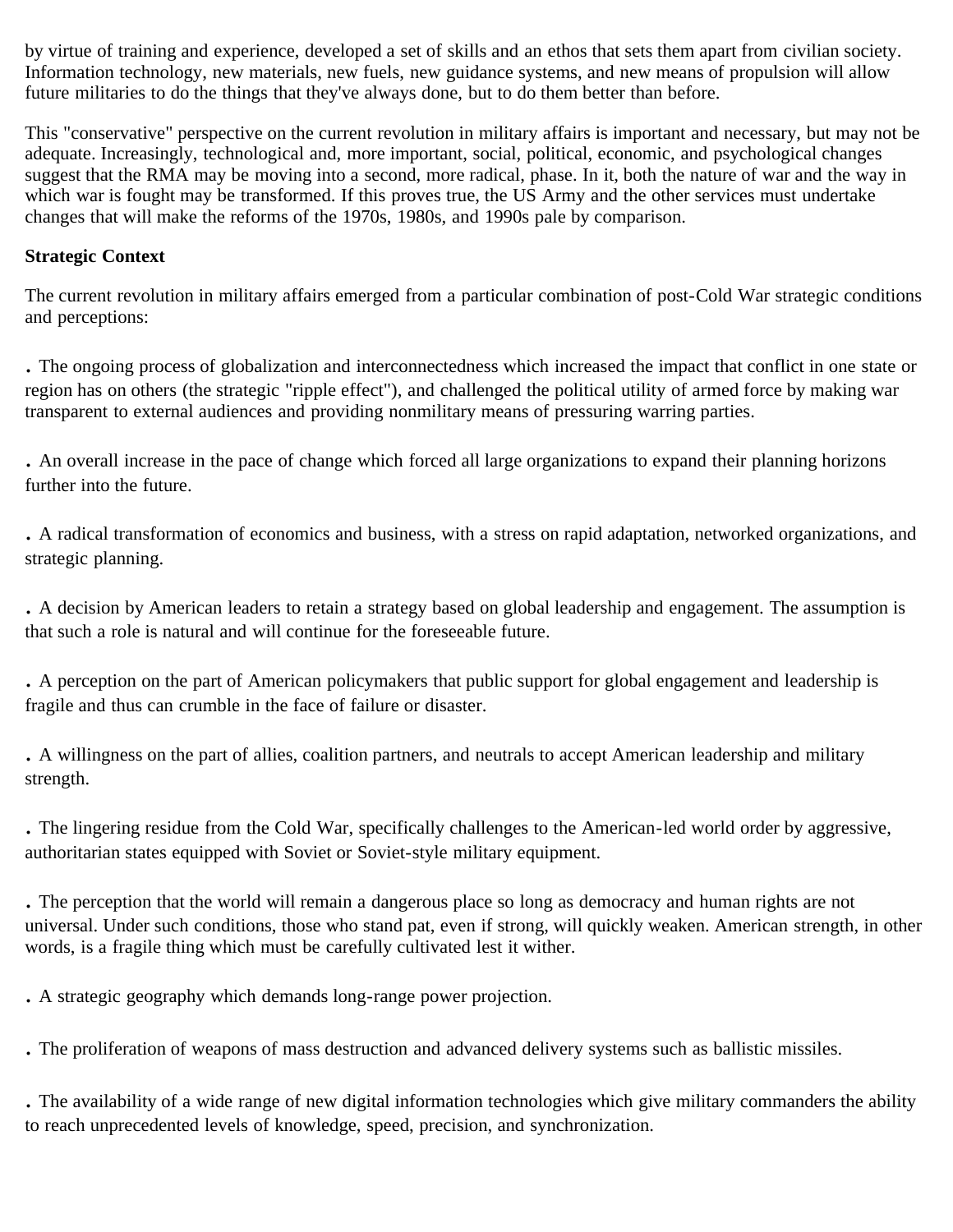. The development of an institutional culture within the US military that stresses constant self-evaluation and improvement.

. Retention of a US military strategy based on decisive outcomes (gained quickly whenever possible) and qualitative advantage over enemies.

. The belief that qualitative advantage requires superior training, superior doctrine, and superior technology.

These strategic factors and perceptions laid the foundation for the first phase of the ongoing revolution in military affairs. But will they also characterize the security environment of the 21st century?

The movement toward a seamless global economy dependent on electronic linkages will continue and probably accelerate. Nations which resist will slide into deprivation. It is not clear at this point, though, what the transition from a world of global economies to a world economy would have on the use of economic power in security strategy. Economic interconnectedness might make economic power more effective because every state will be tied to the wider system. These ties could create vulnerabilities that could be threatened. On the other hand, the complex, networked nature of the global economy might make it more difficult to use the economic element of power against, say, a rogue state, since the greater number of connections to the world economy, the more difficult it would be to shut them down. If economic power were applied against a future rogue on one spot or in one way, it would simply shift resources and focus to another channel or linkage.

Interconnectedness also contributes to the rapid diffusion of ideas and technology. Many of the key technologies of the modern era, such as computer-assisted design and artificial intelligence, make it easier to reverse-engineer technology. In coming decades, advanced and backward states are likely to be distinguished less by the technological gap between their elites than by the extent to which technological advancements are dispersed through society. Eventually, this ability of the elites of backward countries or backward organizations to assimilate advanced technology will affect the military realm. Many militaries will become advanced in a few chosen realms by taking advantage of the global dispersion of information.

In particular, militaries that anticipate facing the United States in the future may focus on assimilating technologies that will have the greatest impact in countering the *Joint Vision 2010*/*2020* era US military. In all likelihood, these will be technologies that will fool or destroy American sensors, thus complicating target acquisition. One of the mottoes of the first phase of the RMA is, "If we can find it, we can kill it." The first "if" clause may be the most important of the two, particularly if commercially available technology to do things like camouflage targets and spoof sensors becomes available. In the old days, the perennial contest for ascendancy between the offensive and the defensive was played out in tactics and strategy. Now at least two more dimensions have been added: the struggle between those who want to defend information (through encryption and the like) and those who want to steal it; and the struggle between those who want to find physical targets and those who want to hide them.

Interconnectedness also opens the United States to infrastructure warfare. Information technology might provide a politically usable way to damage an enemy's national or commercial infrastructure badly enough to attain victory without having to first defeat fielded military forces. During World War II, the Germans and Japanese mitigated the effects of strategic bombing by dispersing their productive capacity. The only counter response of the Allies was massive, sustained bombing of every conceivable target. This was inefficient and caused extensive collateral damage (which would now be politically unacceptable). Modern economies are so tightly linked and interdependent that destroying a few key components, particularly communications and power grids, could lead to a cascading collapse of the whole system.

Today strategic information warfare remains simply a theory. The technology to wage it does not exist. Even if it did, however, strategists cannot be certain strategic information warfare would have the intended psychological effect. Would the destruction of a state's infrastructure truly cause psychological collapse? Would the failure of banking, commercial, and transportation systems crush the will of a people or steel it? After all, everyone who has attempted to use concerted strategic bombing, whether the Germans and the Allies in the World War II or the Americans in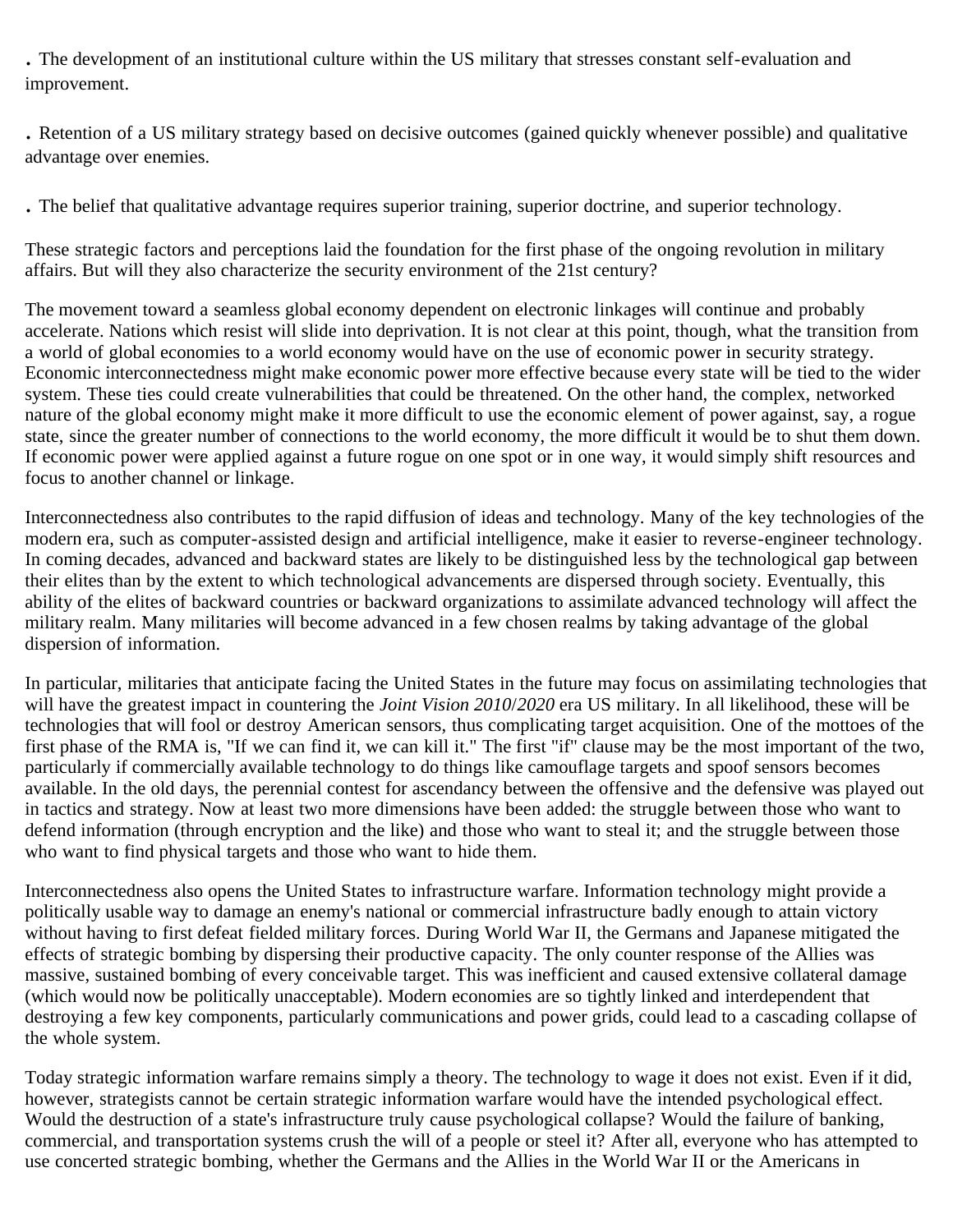Vietnam, underestimated the willpower of their enemies. But until infrastructure warfare is proven ineffective, states and nonstate actors which have the capacity to attempt it probably will, because it appears potentially effective and less risky than other forms of armed conflict.

Future infrastructure war could take two forms. In one version, strategic information attacks would be used to prepare for or support conventional military operations to weaken an enemy's ability to mobilize or deploy force. The second possible form would be "stand-alone" strategic information warfare. This might take the form of a sustained campaign designed for decisive victory or, more likely, as a series of raids designed to punish or coerce an enemy. Facing a future Iraq or Serbia, for instance, the United States could conceivably use strategic information attacks rather than aerial bombardment, in part because of the belief that such actions would provoke less political opposition. All of this, however, is speculation. Today the technological feasibility, psychological effect, and legal ramifications of strategic information warfare remain unclear.

Still, if cyberattacks, whether as part of strategic information warfare or as terrorism, become common, the traditional advantage large and rich states hold in armed conflict might erode. Cyberattacks require much-less-expensive equipment than traditional ones. The necessary skills can be directly extrapolated from the civilian world. One of the things that made nation-states the most effective organizations for waging industrial-age war was the expense of troops, equipment, and supplies. Conventional industrial-age war was expensive and wasteful. Only organizations that could mobilize large amounts of money, flesh, and material could succeed at it. But if it becomes possible to wage war using a handful of computers with internet connections, a vast array of organizations may choose to join the fray. Nonstate organizations could be as effective as states. Private entities might be able to match state armed forces. Private or commercial organizations might even wage information war on each other--cyber "gang wars" played out on servers and network backbones around the world rather than in ghetto alleys.

As one of the world's most "wired" nations, the United States could find strategic information warfare to be particularly problematic, forcing policymakers and military strategists to examine some of their most basic beliefs about warfighting and national security. For instance, the very existence of an infrastructure attack as well as its source could be hidden, at least for a while. An extensive series of problems and system failures induced by an infrastructure attack could occur before decisionmakers in the United States even understood that our country was under attack. It is easy to imagine how tempers would flare if some American defense official in the future had to tell the President that the United States was at war but it was impossible to identify the enemy.

Strategic information warfare would raise a plethora of ethical, political, and legal issues. If the United States was facing a high-tech insurgent, criminal, or terrorist movement, for instance, could the American military (or some other branch of government) strike at its information and financial assets even though they were spread out in computer networks in dozens of sovereign nations? Should cyberattacks be answered only in kind, or might traditional weapons be used to respond to them? And, how does the concept of collateral damage apply to cyberattacks? At an even broader level, who is responsible for the defense of a nation's information infrastructure? The government? The military? Private industry?

While substantial movement is under way on the defense of national information infrastructure, offensive information warfare is more controversial.[2] Following the 1999 air campaign against Serbia, there were reports that the United States had used offensive information warfare and thus "triggered a superweapon that catapulted the country into a military era that could forever alter the ways of war and the march of history."[3] According to this story, the US military targeted Serbia's command and control network and telephone system. Other press reports, though, suggested that whatever offensive information warfare capabilities the United States had were not used against Serbia due to ethical and practical problems.[4] Since the cascading effects of information attacks cannot be predicted or controlled given current technology, there were fears that their use would make American military commanders liable to war crimes charges. In January 2000, though, US Air Force General Richard Meyer, commander of US Space Command, announced that his organization had been given the mission of "computer attack."[5] The irony is that pressure exists to make the use of force both less lethal and more precise. At the end of the 20th century, information warfare is less lethal but also less precise than conventional force. If this changes, strategic information warfare could be catapulted to a central role in US military strategy.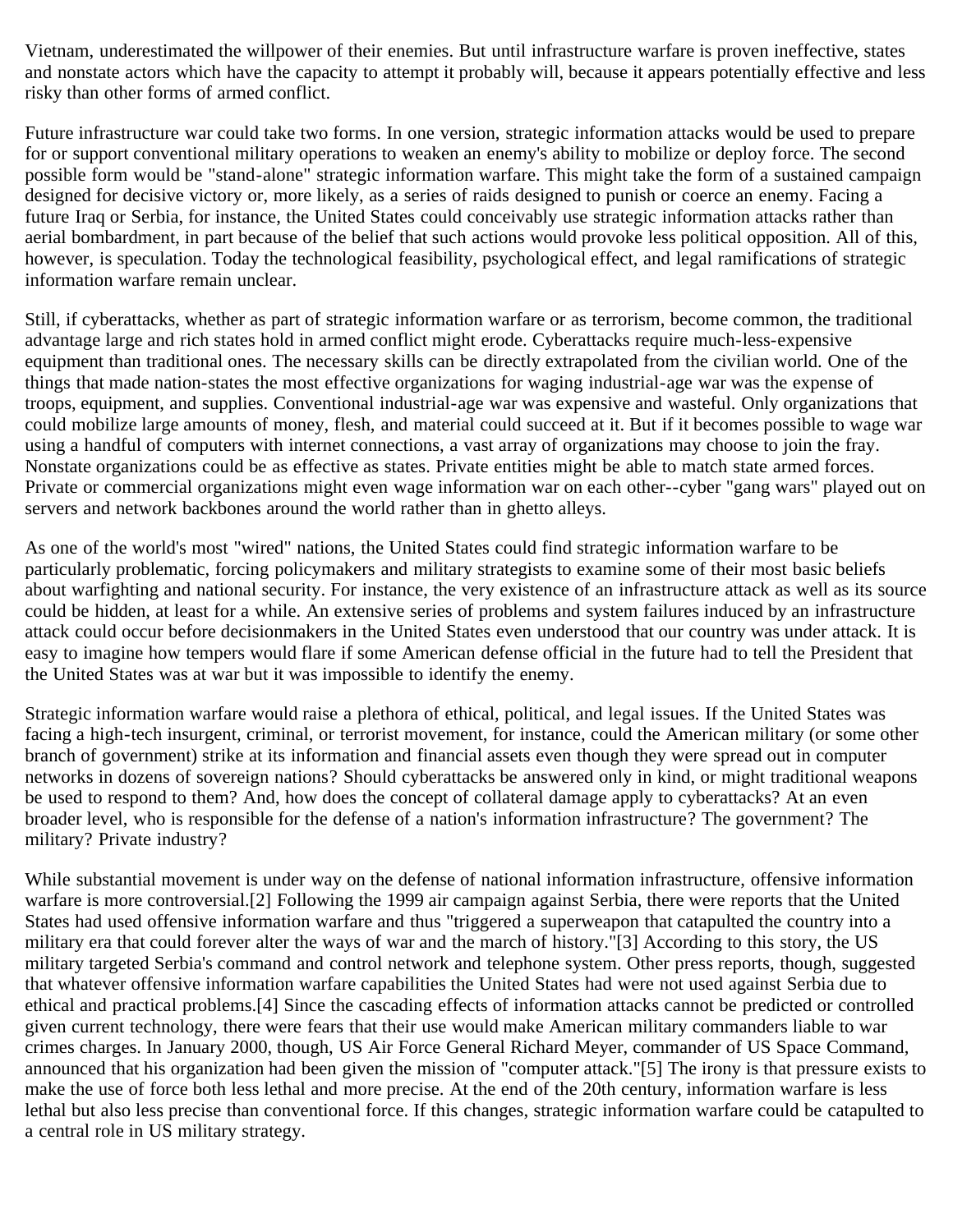#### **Technological Breakthroughs**

Today technology is an enabler of the revolution in military affairs, allowing changes that political and military leaders would like to make as they respond to political, economic, and social changes. But it can also be an independent variable, forcing uncomfortable changes and, sometimes, eroding stability and order. New technologies or new combinations of technology have the potential to alter not only tactics and operational methods, but military strategy itself.

One of the most important trends in military strategy between the 18th and 20th centuries was the broadening of its focus. In the 18th century, one needed only to destroy the enemy's field army or, in some cases, seize control of key forts or territory. With the emergence of "total war" in the 20th century, an enemy's entire society and infrastructure became the targets of military operations. Modern technology allowed war to move toward a "total" form described by Clausewitz, reaching ever greater levels of destruction. One conundrum faced by political leaders today is that there is still a need to use armed force, but interconnectedness and other factors have made it difficult to mobilize and sustain the level of passion and hate necessary for total war. Strategists thus need some way to coerce or punish an enemy elite, or at least to disrupt their plans, without the wholesale destruction of infrastructure or killing of noncombatants. This is the reason that precision is such an integral element of the current revolution in military affairs.

Soon technology may provide solutions to this strategic conundrum. After the Gulf War, American military leaders bragged that technology allowed them to not only select which building a bomb would hit, but to select which window of the building the bomb entered. Soon technology, particularly mini- or micro-robots, may allow military planners to select which individual or physical object in a building is to be destroyed. For the first time, it might be possible to target only the aggressor's leaders, leaving noncombatants untouched. Killer robots the size of a grain of sand might search for and kill the future Saddam Husseins of the world.

Like all new military technology, such fine-tuned precision will bring new risks, costs, dilemmas, and unintended side effects. Americans have long struggled with the ethics of deliberate assassination of enemy leaders. Such acts were rare even in the midst of declared war. During World War II, the only known instances were the American downing of the plane carrying Admiral Yamamoto, a British attempt to kill Erwin Rommel, and a German plot to kill Dwight Eisenhower. Today, assassination of enemy leaders outside of declared war is proscribed by presidential directive. But as the technology to target enemy elites becomes available, Americans (and any others who develop a postmodern military) may be forced to rethink the ethics of using it. Future armed conflict may no longer pit one society against another, but one leadership cadre against another.[6] While much speculation on future war focuses on the proliferation of weapons of mass destruction and the spread of terrorism and thus contends that noncombatants will be prime victims of future wars, the opposite is at least feasible. With brilliants robots, future armed conflict, like much of medieval war and 18th century European war, may be a sport for elites that leaves the mass of producers relatively untouched.

This is only the tip of the technological iceberg. Coming decades are likely to see the proliferation of robots around the world and in many walks of life. Hans Moravec, for instance, contends that mass-produced robots will appear in the next decade and slowly evolve into general-purpose machines.[7] Ray Kurzweil takes the argument even further and holds that by the end of the 21st century, human beings will no longer be the most intelligent entities on the planet.[8] However fast the evolution of robotics proceeds, it will invariably affect armed conflict. As one of the most avid customers of new technology, this will certainly affect the American military.

Initially, the prime function of military robots will be to replace humans in particularly dangerous or tedious functions. Examples of the latter might include evacuation of casualties under fire; operating in environments where nuclear, biological, or chemical weapons have been used; mine clearing; fire fighting; and reconnaissance, surveillance, and target acquisition.[9] The real breakthrough and decision point will come when robots advance to the point that they have the potential for combat use. This will take some time, particularly for land warfare which takes place in a much more challenging operating environment for autonomous systems than does air, space, or sea warfare. Robots intended for battlefield use will have to be orders of magnitude "smarter" than those used for less stressful functions such as loading and moving material.[10]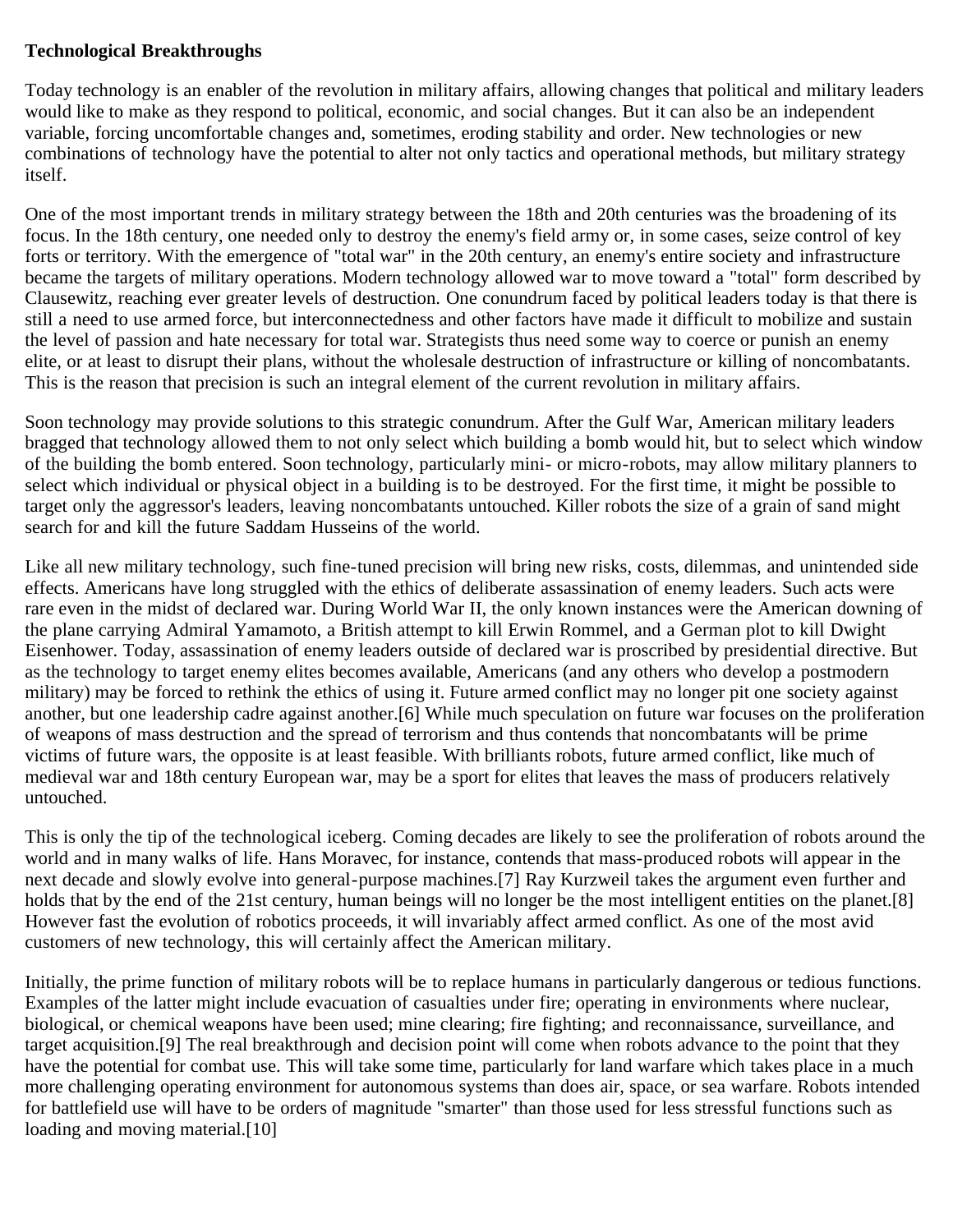Current thinking about the technological characteristics of future military robots moves along two parallel tracks, each synthesizing robotics and other emerging technologies. The first envisions autonomous systems that employ sensors, computing, and propulsion very different from that used by people. One of the goals in this arena is miniaturization. These could be particularly valuable because they could be easily carried, yet perform a range of difficult or dangerous military missions.[11] The Pentagon already has a \$35 million program under way to develop a bird-like, flappingwing, micro-air vehicle for battlefield reconnaissance and target acquisition.[12] That is just the beginning. The true revolution could come from the maturation of microelectromechanical systems or "MEMS." This technology entails the construction of very tiny mechanical devices coupled to electrical sensors and actuators.[13] According to the Defense Advanced Research Projects Agency (DARPA), MEMS "will merge the functions of compute, communicate, and power together with sense, actuate, and control to change completely the way people and machines interact with the physical world."[14]

Eventually MEMS could open the way for an even more profound revolution in nanotechnology, which is based on "bio-mimicry" manufacturing. In the military realm, MEMS and nanotechnology could allow things like a "robotic tick" the size of a large insect, which could attach itself to an enemy system such as a tank, then gather and transmit information or perform sabotage at a designated time.[15] In a fanciful but technologically feasible description of the future battlefield, James Adams writes:

MEMS opens a window on a new generation of technology that will literally transform the battlefield. Tomorrow's soldier will go to war with tiny aircraft in his backpack that he will be able to fly ahead of him to smell, see, and hear what lies over the hill or inside the next building. Additional intelligence will be supplied by sensors disguised as blades of grass, pockets of sand, or even clouds of dust.[16]

However radical such a notion might seem, it is, like the official vision of the future, essentially the use of new technology in old ways. By contrast, futurists like Martin Libicki of the RAND Corporation have speculated on modes of warfare to make maximum use of MEMS-based technology. In fact, Libicki's alternative vision of future war is one of the most profound and creative seen to date. Its essence is that information technology, among other things, is shifting the advantage in warfare to "the small and the many" over "the large, the complex, and the few." This is in stark contrast to orthodox American strategic thinking that seeks ever more capable systems that are, by definition, more expensive, and thus acquired in smaller numbers, but it is a logical development of the concept of distributed robotics under exploration by DARPA.

Based on the superiority of "the small and the many," Libicki describes three stages. He calls the first "popup warfare." This is based on extant technology in a security environment characterized by the proliferation of precision guided munitions (PGMs). While *Joint Vision 2010* and other official documents expect many states to have precision guided munitions, they assume that the American military can overcome enemy PGMs by stealth, operational dispersion, and speed. Libicki is more skeptical. "The contest between stealth and anti-stealth will be long and drawnout," he writes, "but  $\dots$  the betting has to be against stealth for any platform large enough to encompass a human  $\dots$ [and] even with stealth, everything ultimately can be found."[17] The result will be "popup warfare" where both sides stay hidden most of the time, pop up just briefly to move or shoot, and then "scurry into the background."[18]

Libicki's second stage of future warfare, which he calls "the mesh," uses technologies available over the next 20 years against an enemy with developed industry but underdeveloped informational capabilities. To a large extent, this is coterminous with the official vision that calls for an interlinked mesh of sensors and information technology to give American commanders a clear and perfect view of the battlefield while their opponents remain in the dark. Reinforcing the assumptions found in *Joint Vision 2010*, *Joint Vision 2020*, and other official documents, Libicki writes, "Tomorrow's meshes will allow their possessor to find anything worth hitting."[19]

Libicki's third stage represents the ultimate ascendance of "the small and the many." He contends that eventually enemies will develop their capabilities to the point that the platforms composing the American military's "mesh" will be vulnerable to attack. The solution is to weave a mesh composed of small, moderately priced objects rather than a handful of very large and very expensive ones. "Battlefield meshes, as such, can be built from millions of sensors, emitters, and sub-nodes dedicated to the task of collecting every interesting signature and assessing its value and location for targeting purposes."[20] This is where MEMS-based robotics becomes significant. Libicki speculates on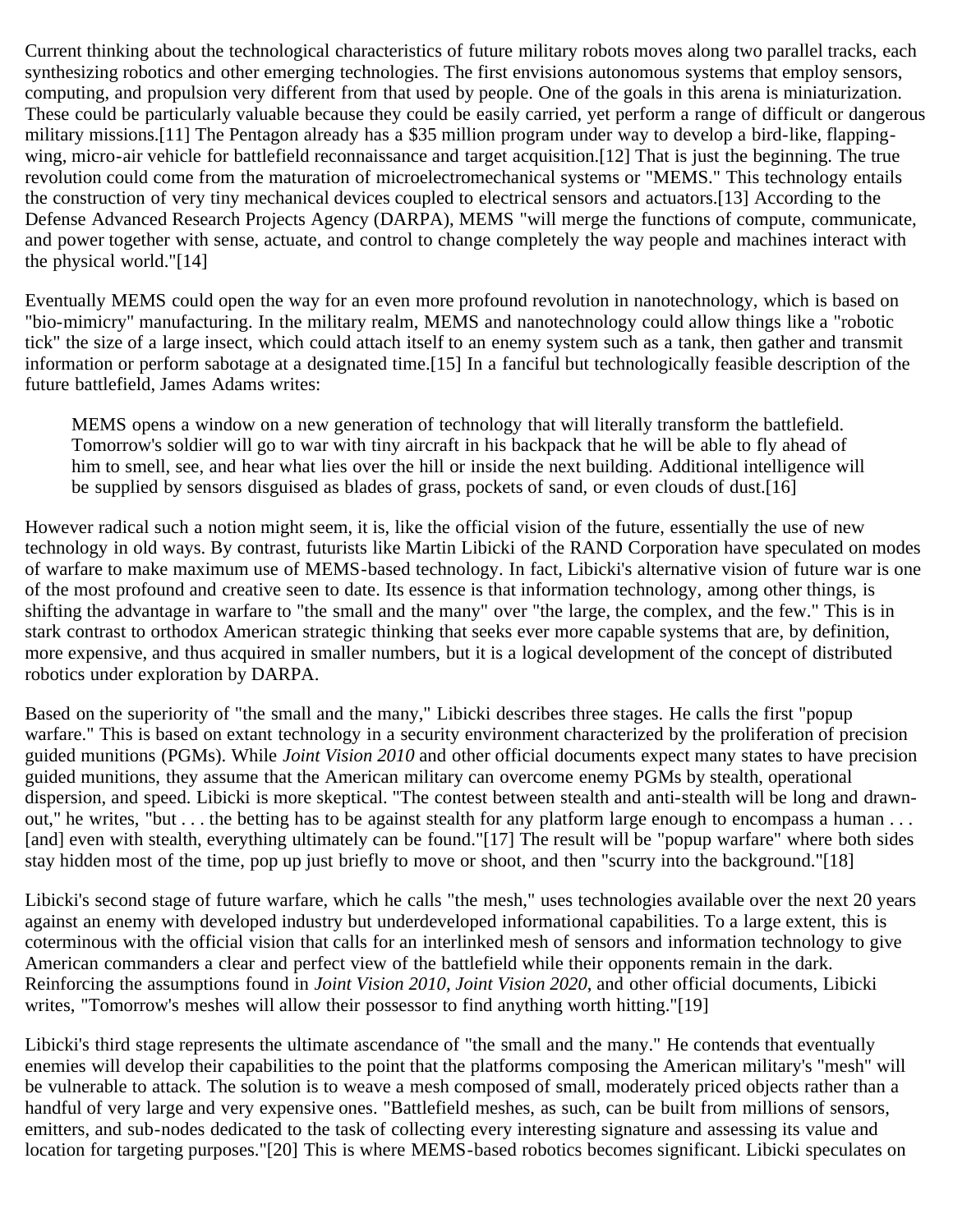the value of ant-like robots with each one having a fairly limited capability, but which can be woven together to collectively generate extensive capabilities. The inherent redundancy of the mesh in what Libicki calls "fire ant warfare," in which small, relatively simple weapons and sensors swarm onto a large complex one as a means of attack, would make it much more robust than the one envisioned in official documents.

While initial thinking about robotics concentrates on miniaturization and the integration of networks of small robots with relatively limited functions, partially organic robots may prove nearly as useful. According to a recent report from the US Commission on National Security/21st Century: "Notions of `androids,' `cyborgs,' and `bionic' men and women have dwelled exclusively in the realm of science fiction. But at least the beginnings of such capabilities could literally exist within the lifetime of today's elementary school children."[21] Soon it might be possible to mount cameras or other sensors on dogs, rats, insects, or birds and to steer them using some sort of implant. Research scientists are already experimenting with placing very small mechanical components into cockroaches, thus proving the viability of the idea.[22]

Simple cyborgs like this may be only the beginning of an even more fundamental revolution or, more precisely, the marriage of several ongoing technological revolutions. Lonnie D. Henley, for instance, argues that a melding of developments in molecular biology, nanotechnology, and information technology will stoke a second-generation revolution in military affairs.[23] Nanotechnology is a manufacturing process that builds at the atomic level.[24] It is in very early stages, but holds the real possibility of machines that are extremely small, perhaps even microscopic. Eric Drexler, the most fervent advocate of nanotechnology, predicts that it will unleash a transformation of society as selfreplicating nanorobots manufacture any materials permitted by the laws of nature and thus help cure illness, eliminate poverty, and end pollution.[25] As Henley points out, combining nanotechnology with molecular biology and advances in information technology could, conceivably, lead to things like biological warfare weapons that are selective in targets and are triggered only by specific signals or circumstances. It could also lead to radically decentralized sensor nets, perhaps composed of millions of microscopic airborne sensors or, at least, a mesh of very small robots as envisioned by Libicki. And, Henley contends, it might eventually be possible to incorporate living neuron networks into silicone-based computers, thus greatly augmenting their "intelligence." In such a world, the *Joint Vision 2010* future, or even that of advanced programs like the Army After Next project, will fade into obsolescence.

Beyond technological obstacles, the potential for effective battlefield robots raises a whole series of strategic, operational, and ethical issues, particularly when or if robots change from being lifters to killers. The idea of a killing system without direct human control is frightening. Because of this, developing the "rules of engagement" for robotic warfare is likely to be extraordinarily contentious. How much autonomy should robots have to engage targets? As a robot discovers a target and makes the "decision" to engage it, what should the role of humans be? Would prior programming be adequate, or would a human have to give the killer robot final approval to shoot? How would the deployment of battlefield robots affect the ability of the US military to operate in coalitions with allies who do not have them (given that a roboticized force is likely to take much lower casualties than a non-roboticized one)? Should the United States attempt to control the proliferation of military robotic technology? Is that even feasible since most of the evolution of robotic technology, like information technology in general, will take place in the private sector? Should a fully roboticized force be the ultimate objective?

Other emerging technologies could prove equally revolutionary. One example is what can be called "psychotechnology." Future military commanders might have the technology to alter the beliefs, perceptions, and feelings of enemies. This could range from things like "morphing" an enemy leader and creating a television broadcast in which he surrenders, to much more frightening ideas like perception-altering implants, chemicals, or beams of some sort. Such technologies would be particularly ominous from an ethical perspective. Today, effective and controllable "psychotechnology" is science fiction, but so too was space flight not so long ago. Any developments in this realm warrant very close scrutiny. Barring some sort of truly fundamental change in the global security environment, they should be eschewed.

### **The Twisting RMA**

Since the second phase of the current revolution in military affairs is, at best, only beginning, we have but hints of what it might mean for the United States and the US Army. At the operational level, the essence of the first phase of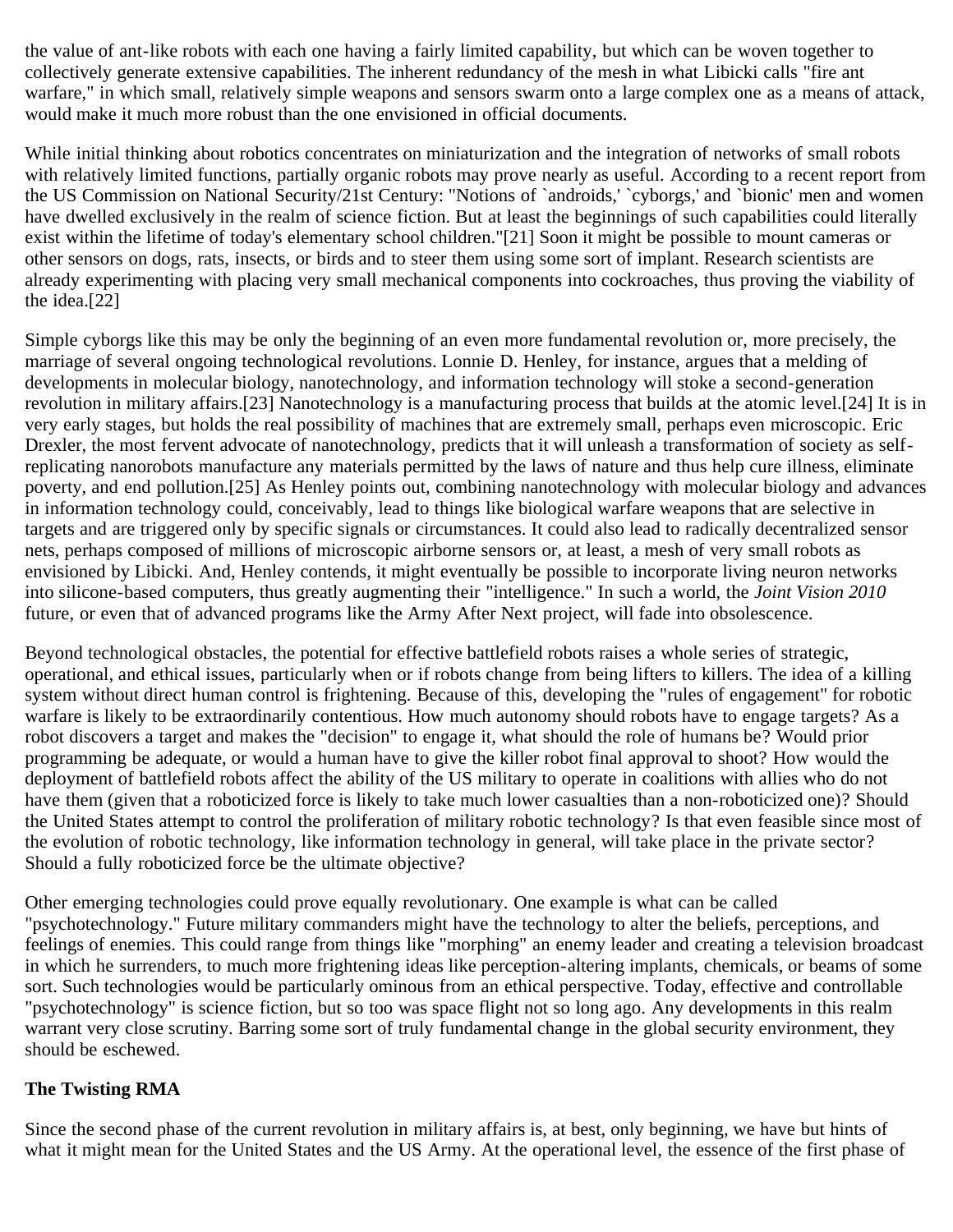the RMA has been the quest for speed and knowledge through application of digital information technology--an essentially conservative process in the spirit of Guderian and Patton. The next phase may bring more radical change to the operational art. For the US Army, rediscovery of the operational art was an important part of the "prerevolutionary" period of the 1970s and 1980s. The operational level of war was that which linked tactics and strategy. Primarily the responsibility of the commanders of unified commands, it translated political objectives into military ones, and organized military operations into phased campaigns. The next phase of the revolution in military affairs, however, may make the operational level of warfighting, at least in its old manifestation, irrelevant. Any future armed conflict is likely to be a "world war" in that it will be played out, both militarily and politically, across the globe. Eventually, the idea of regional commanders with prime responsibility for a war will give way to some sort of "CINC World." Digital communications and the emergence of virtual staffs will allow "CINC World" to understand regional conditions and effectively control local military activities without powerful intermediary commanders such as the current regional CINCs. Since prime responsibility for the operational level of war resides with the regional CINCs, the operational level itself may be an anachronism when their function is downgraded or removed altogether.

In addition, the rapid tempo of future wars may also erode the importance of the operational level of warfighting as currently defined. While it may take an extended period of time to bring 21st-century wars to ultimate closure, they are likely to be decided in days, hours, or even minutes. Under such conditions, the idea of phased campaigns may have little meaning. At a minimum, the concept of the operational level of warfighting will give way to "national security operations" which will entail the full integration of the military, political, economic, and, perhaps most important, psychological elements of national power even at the sub-strategic level.

In fact, fundamental alterations in the nature of the operational art may occur even more rapidly than expected. History suggests that technology may not provide the Army the degree of operational freedom necessary to fulfill its vision of rapid maneuver and decisive victory. At various times in the history of warfare, technology and tactics have made the defense ascendant over the offense. In World War I, operational maneuver was paralyzed both by technology- especially the heavy machine gun, barbed wire, and accurate heavy artillery--and by the ability of European states to mobilize, train, and equip armies that they could not supply in rapid campaigns over long distances. The idea of rapid operational movement was there. In many ways, blitzkrieg was not fundamentally different from the operational concepts that European generals began the war with, which called for punching a hole in enemy lines and unleashing cavalry to exploit the opening and to sever communications between the enemy's front and rear. But it eventually took motorization, wireless radios, and effective close air support to turn these ideas into reality.

If large-scale state-on-state war occurs in the first decade or so of the 21st century, there may be an operational paralysis similar to that of 1915 to 1918 as the defensive again takes ascendance over the offensive. The main cause may be the proliferation of weapons of mass destruction and the means to deliver them. This would both prevent the concentration of forces in decisive numbers and make it difficult to sustain them in a rapid, far-reaching offensive. Eventually, technology may again provide a breakout from operational paralysis. A combination of technologies could allow widely dispersed forces to briefly swarm on an objective and then re-disperse, thus minimizing the effectiveness of weapons of mass destruction. And the invention of new fuels, new materials, and innovations such as directed energy weapons might allow military forces to reduce the importance of or even cut the umbilical cord that links them to vulnerable fixed supply bases. Until then, the first battles of the next major war may look more like the Somme or Verdun than the great encircling sweeps that the world witnessed in the summer of 1941 or the winter of 1991. The generals of 2020 may be like those of 1915 who truly understood the essence of rapid maneuver warfare, but who did not have the technology or doctrine to bring it to fruition.

The potential effects of emerging technology are even greater. War has always been integrally psychological. It is a contest of wills, with antagonists struggling to dominate each other. But industrial-age warfare has been one of a psychological hammer. Decisive results usually came through the pummeling of an opponent, often through the destruction of productive capacity and attrition of human resources. Technology may allow future war to be one of psychological scalpels, with fine-tuned mental effects. It may no longer be necessary to grind down an enemy's infrastructure, productive capacity, and human resources, but instead to target key elites and decisionmakers directly. Under such conditions, the mass armed forces of the 20th and early 21st centuries may become anachronisms.

The heart of military success has always been the skill of soldiers or sailors, the talent of their leaders, and the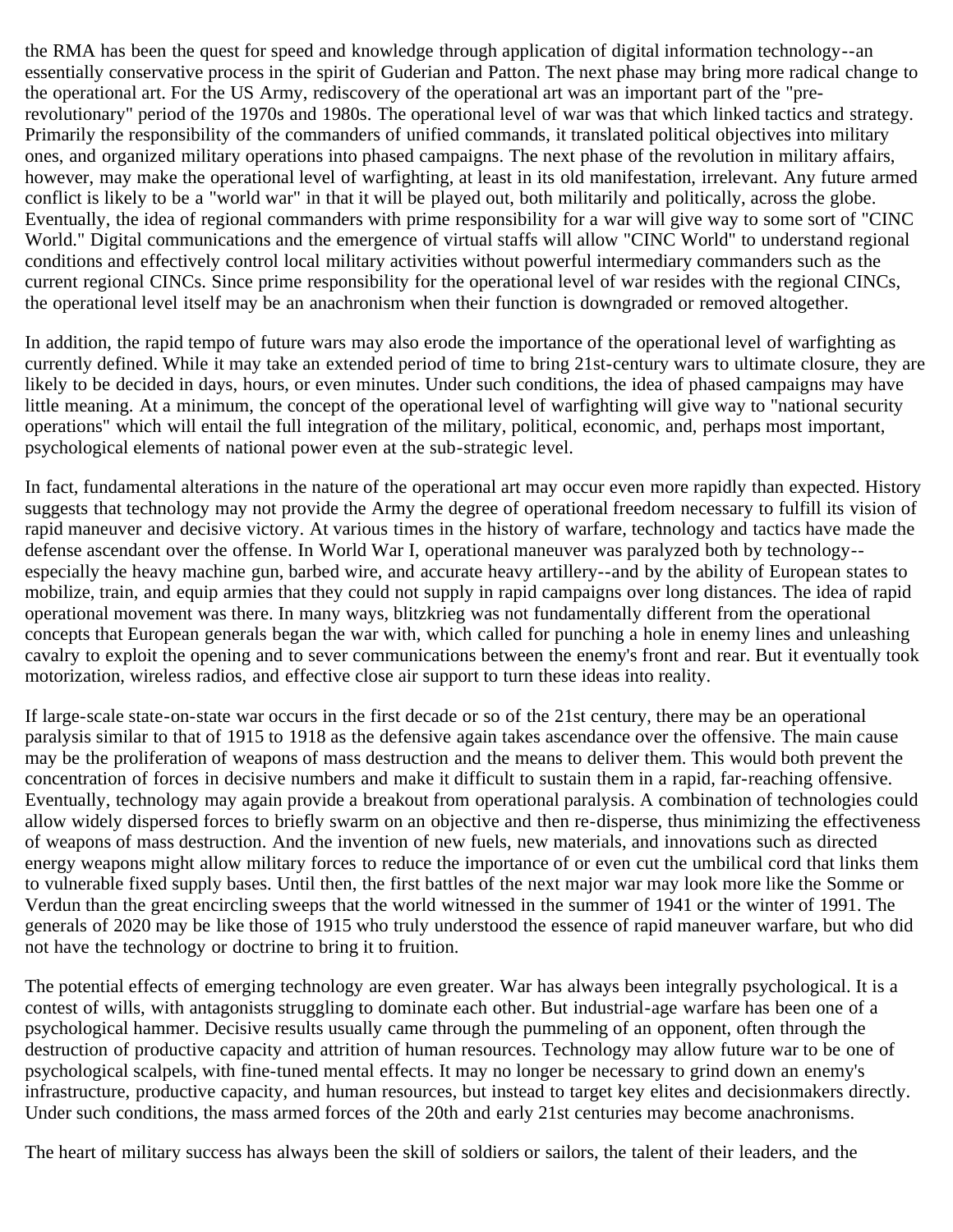relationship between the two. For the mid-term, this will continue to hold. But the glimmerings of a *true* revolution can been seen in the midst of the current evolutionary change. Soon emerging technology will allow those who master it to radically alter the nature of armed conflict. No people are better at mastering technology than Americans. Hopefully this talent will allow us to follow the next twist of the RMA rather than being left behind by it.

#### **NOTES**

1. See Paul H. Herbert, *Deciding What Has to Be Done: General William E. DePuy and the 1976 Edition of FM 100-5, Operations*, Leavenworth Papers Number 16 (Ft. Leavenworth, Kans.: US Army Command and General Staff College, Combat Studies Institute, 1988).

2. See Winn Schwartau, "Ethical Conundra of Information Warfare," in *Cyberwar: Security, Strategy, and Conflict in the Information Age*, ed. Alan D. Campen, Douglas H. Dearth, and R. Thomas Goodden (Fairfax, Va.: AFCEA International Press, 1996). On the legal arguments surrounding information warfare, see Walter Gary Sharp, Sr., *Cyberspace and the Use of Force* (Falls Church, Va.: Aegis Research Corporation, 1999).

3. Lisa Hoffman, "U.S. Opened Cyber-War During Kosovo Fight," *Washington Times*, 24 October 1999, p. C1.

4. Bradley Graham, "Military Grappling With Guidelines for Cyber Warfare," *The Washington Post*, 8 November 1999, p. A1.

5. Bill Gertz, "U.S. Set to Take Warfare On-Line," *Washington Times*, 6 January 2000, p. 3.

6. Although thinking in terms of low-intensity conflict rather than high technology, Martin van Creveld made this same argument in *The Transformation of War* (New York: Free Press, 1991), pp. 198-201.

7. Hans Moravec, *Robot: Mere Machine to Transcendent Mind* (New York: Oxford Univ. Press, 1999), p. 25.

8. Ray Kurzweil, *The Age of Spiritual Machines: When Computers Exceed Human Intelligence* (New York: Viking, 1999).

9. Report from the Robotics Workshop 2020, sponsored by the US Army Research Laboratory, 25-27 February 1997, Jet Propulsion Laboratory, Pasadena, Calif. Workshop report developed by the Strategic Assessment Center of Science Applications International Corporation, McLean, Va., pp. B-2 to B-3.

10. Technology Forecast Assessments, *STAR 21: Strategic Technologies for the Army of the Twenty-First Century* (Washington: National Academy Press, 1993), p. 148.

11. Defense Advanced Research Projects Agency (DARPA) Distributed Robotics Program, overview on the Internet at http://www.darpa.mil/MTO/DRobotics/index.html, accessed 23 May 2000.

12. Lee Gomes, "It's a Bird! It's a Spy Plane!--Pentagon Funds Research into Robin-Sized Robots," *The Wall Street Journal*, 6 April 1999, p. B1.

13. H. Lee Buchanan, Deputy Director, Defense Advanced Research Projects Agency, testimony before the Subcommittee on Military Research and Development, Committee on National Security, US House of Representatives, 27 February 1997.

14. Defense Advanced Research Projects Agency, "MEMS Project Vision Statement," Internet, http://www.darpa.mil/MTO/MEMS/frameset.html?Overview.html. See also Albert P. Pisano, "MEMS 2003 and Beyond A DARPA Vision of the Future of MEMS," Internet, http://www.darpa.mil/MTO/MEMS/2003/index.html. Both accessed 23 May 2000.

15. Report from Robotics Workshop 2020, p. B-26.